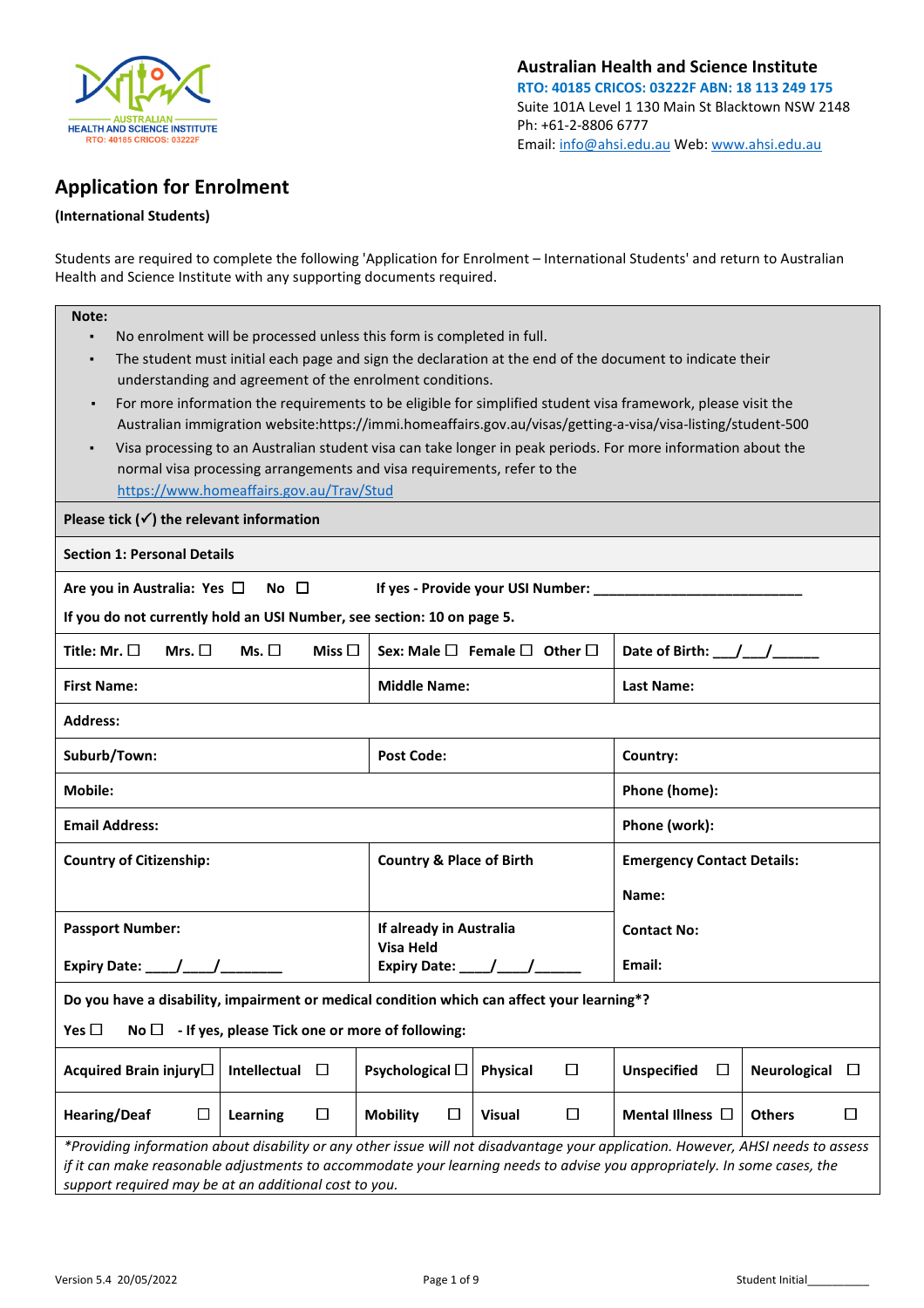

| Do you have a medical condition or health-related issue that may prevent a student visa being issued? |                                                                                               |                                             |                                                                              |  |                                  |                              |                                                                                                                                  |          |                                                        |              |  |
|-------------------------------------------------------------------------------------------------------|-----------------------------------------------------------------------------------------------|---------------------------------------------|------------------------------------------------------------------------------|--|----------------------------------|------------------------------|----------------------------------------------------------------------------------------------------------------------------------|----------|--------------------------------------------------------|--------------|--|
| Yes $\Box$<br>No $\square$<br>- If yes, please provide details:                                       |                                                                                               |                                             |                                                                              |  |                                  |                              |                                                                                                                                  |          |                                                        |              |  |
|                                                                                                       | Please refer to: https://www.homeaffairs.gov.au/Trav/Visa/Heal/meeting-the-health-requirement |                                             |                                                                              |  |                                  |                              |                                                                                                                                  |          |                                                        |              |  |
|                                                                                                       |                                                                                               |                                             | Have you had any issues in other colleges? Yes $\Box$                        |  | No $\Box$                        |                              | - If yes, please provide details:                                                                                                |          |                                                        |              |  |
|                                                                                                       | <b>Section 2: Proposed Course Details</b>                                                     |                                             |                                                                              |  |                                  |                              |                                                                                                                                  |          |                                                        |              |  |
| I left the college before<br>completing my qualification                                              |                                                                                               |                                             | I was suspended by the<br>college:                                           |  |                                  |                              | I had my enrolment<br>cancelled by the college                                                                                   |          | I had a or multiple dispute(s)<br>with the college     |              |  |
| Yes $\square$<br>No <sub>1</sub>                                                                      |                                                                                               |                                             | Yes $\square$<br>No $\square$                                                |  | Yes $\square$<br>No <sub>1</sub> |                              |                                                                                                                                  |          | Yes $\square$<br>No <sub>1</sub>                       |              |  |
| If yes, please provide details<br>on a separate sheet.                                                |                                                                                               |                                             | If yes, please provide details<br>on a separate sheet.                       |  |                                  |                              | If yes, please provide details<br>on a separate sheet.                                                                           |          | If yes, please provide details<br>on a separate sheet. |              |  |
|                                                                                                       |                                                                                               |                                             | Past CoEs (Institution name and CoE number):                                 |  |                                  |                              | <b>Current CoEs (Institution name and CoE number):</b>                                                                           |          |                                                        |              |  |
|                                                                                                       |                                                                                               |                                             |                                                                              |  |                                  |                              |                                                                                                                                  |          |                                                        |              |  |
|                                                                                                       |                                                                                               |                                             |                                                                              |  |                                  |                              |                                                                                                                                  |          |                                                        |              |  |
|                                                                                                       |                                                                                               |                                             | Visa refusals (Visa type & dates refusal received):                          |  |                                  |                              |                                                                                                                                  |          |                                                        |              |  |
| <b>Other issues</b> AHSI should be aware of:                                                          |                                                                                               |                                             |                                                                              |  | Yes $\square$                    |                              | If yes, please provide details on a separate sheet.                                                                              |          |                                                        |              |  |
| Are you an Offshore Student $\Box$                                                                    |                                                                                               |                                             |                                                                              |  |                                  | Are you an Onshore Student □ |                                                                                                                                  |          |                                                        |              |  |
|                                                                                                       |                                                                                               |                                             | Vocational Education Course(s): Please tick the course you wish to enrol in: |  |                                  |                              |                                                                                                                                  |          |                                                        |              |  |
| <b>CRICOS Code</b>                                                                                    | <b>Course Name (Qualification Code)</b><br><b>Duration</b>                                    |                                             |                                                                              |  |                                  |                              | Please tick $(\boxtimes)$                                                                                                        |          |                                                        |              |  |
| 089302F                                                                                               | Certificate III in Individual Support (CHC33015)<br>52 Weeks<br>□                             |                                             |                                                                              |  |                                  |                              |                                                                                                                                  |          |                                                        |              |  |
| 090801K                                                                                               | Certificate IV in Disability (CHC43115)                                                       |                                             |                                                                              |  |                                  |                              | 52 Weeks                                                                                                                         |          | $\Box$                                                 |              |  |
| 089225C                                                                                               |                                                                                               | Certificate IV in Ageing Support (CHC43015) |                                                                              |  |                                  |                              | 52 Weeks                                                                                                                         |          | $\Box$                                                 |              |  |
| 108965E                                                                                               |                                                                                               | Certificate IV in Mental Health (CHC43315)  |                                                                              |  |                                  |                              | 52 Weeks                                                                                                                         |          | □                                                      |              |  |
| 089593A                                                                                               |                                                                                               |                                             | Diploma of Community Services (CHC52015)                                     |  |                                  |                              |                                                                                                                                  |          | 104 Weeks                                              | $\Box$       |  |
| 089594M                                                                                               |                                                                                               |                                             | Diploma of Mental Health (CHC53315)                                          |  |                                  |                              |                                                                                                                                  |          | 104 Weeks                                              | $\Box$       |  |
| 090797A                                                                                               |                                                                                               |                                             | Diploma of Counselling (CHC51015)                                            |  |                                  |                              |                                                                                                                                  | 78 Weeks |                                                        | $\Box$       |  |
| 0101519                                                                                               |                                                                                               |                                             | Graduate Diploma of Management (Learning) (BSB80120)                         |  |                                  |                              |                                                                                                                                  |          | 128 Weeks                                              | $\Box$       |  |
|                                                                                                       |                                                                                               |                                             | please check at admissions@ahsi.edu.au before sending the form)              |  |                                  |                              | Intake Dates for Year 2022 - 23: Please tick your preferred intake date (please note some intakes are not available courses;     |          |                                                        |              |  |
| Intakes available for all courses:                                                                    |                                                                                               |                                             |                                                                              |  |                                  |                              | Intakes start on the boundary of a unit of competency. Dip of Community<br>Services has ONLY beginning of Term intakes (in bold) |          |                                                        |              |  |
| 31/01/2022 □                                                                                          |                                                                                               | 14/02/2022 □                                |                                                                              |  | 28/02/2022 □                     |                              | 25/04/2022 □                                                                                                                     |          | 09/05/2022 □                                           | 18/07/2022 □ |  |
| $01/08/2022$ $\square$                                                                                |                                                                                               |                                             | 10/10/2022 □                                                                 |  | 29/10/2022 □                     |                              |                                                                                                                                  |          |                                                        |              |  |
| 06/02/2023 口                                                                                          |                                                                                               |                                             | $01/05/2023$ $\Box$                                                          |  | 24/07/2023 □                     |                              | 16/10/2023 □                                                                                                                     |          |                                                        |              |  |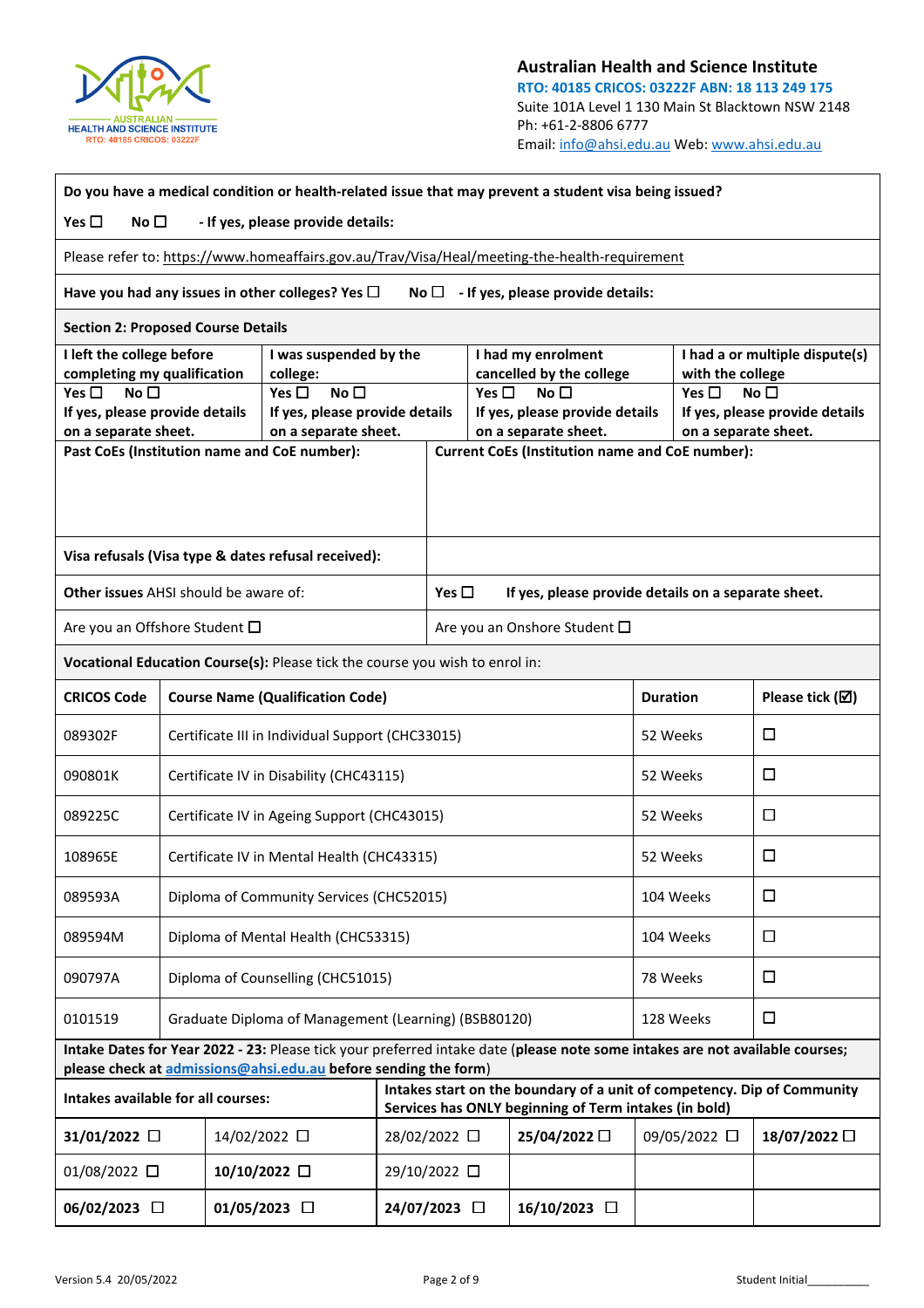

Australian Health and Science Institute RTO: 40185 CRICOS: 03222F ABN: 18 113 249 175 Suite 101A Level 1 130 Main St Blacktown NSW 2148 Ph: +61-2-8806 6777 Email: info@ahsi.edu.au Web: www.ahsi.edu.au

| <b>Blacktown Campus</b> □                                                                                                                                                                                                                                                                                                                                                                                                                                                                                                                                                                          |                                                                                                                                                                         |                      | City Campus $\Box$               |                 |  |                                     |                 |               | Lithgow Campus □            |  |                                                 |
|----------------------------------------------------------------------------------------------------------------------------------------------------------------------------------------------------------------------------------------------------------------------------------------------------------------------------------------------------------------------------------------------------------------------------------------------------------------------------------------------------------------------------------------------------------------------------------------------------|-------------------------------------------------------------------------------------------------------------------------------------------------------------------------|----------------------|----------------------------------|-----------------|--|-------------------------------------|-----------------|---------------|-----------------------------|--|-------------------------------------------------|
| Please note that not all courses are available at every campus. Please enquire at admissions@ahsi.edu.au before applying.                                                                                                                                                                                                                                                                                                                                                                                                                                                                          |                                                                                                                                                                         |                      |                                  |                 |  |                                     |                 |               |                             |  |                                                 |
| Do you wish to apply for concurrent studies?                                                                                                                                                                                                                                                                                                                                                                                                                                                                                                                                                       |                                                                                                                                                                         |                      | Yes $\square$                    | No <sub>1</sub> |  |                                     |                 |               |                             |  |                                                 |
| (Concurrent enrolments provide students a chance to study two courses simultaneously. The student must remain enrolled,<br>achieve satisfactory course progress and maintain satisfactory course attendance for both courses.)                                                                                                                                                                                                                                                                                                                                                                     |                                                                                                                                                                         |                      |                                  |                 |  |                                     |                 |               |                             |  |                                                 |
| Do you wish to apply for Credit Transfer or RPL (Recognition of Prior Learning)?                                                                                                                                                                                                                                                                                                                                                                                                                                                                                                                   |                                                                                                                                                                         |                      |                                  |                 |  |                                     |                 | Yes $\square$ | No $\square$                |  |                                                 |
| (If yes, please provide supporting documents. You may provide CV, previously completed qualifications or portfolio to support<br>your application. (Student must apply within 28 days of their enrolment)<br>AHSI will offer up to three (3) units of credit after testing the Student.<br>AHSI will not offer credit to students undertaking Diploma of Community Services unless the units were done in an accredited<br>course.                                                                                                                                                                 |                                                                                                                                                                         |                      |                                  |                 |  |                                     |                 |               |                             |  |                                                 |
| <b>Section 3: Language and Cultural Diversity</b>                                                                                                                                                                                                                                                                                                                                                                                                                                                                                                                                                  |                                                                                                                                                                         |                      |                                  |                 |  |                                     |                 |               |                             |  |                                                 |
| Is English your first language?                                                                                                                                                                                                                                                                                                                                                                                                                                                                                                                                                                    |                                                                                                                                                                         |                      | Yes $\square$ - Go to section 4  |                 |  | No $\square$ - Please specify: $\_$ |                 |               |                             |  |                                                 |
| Applicants apply for vocational education courses are required to have an IELTS or equivalent test with a minimum score<br>5.0 for Certificate III or Certificate IV courses and 5.5 for Diploma courses to study at AHSI and subject to sit for Language<br>Literacy Numeracy Placement Test.                                                                                                                                                                                                                                                                                                     |                                                                                                                                                                         |                      |                                  |                 |  |                                     |                 |               |                             |  |                                                 |
| Name of Test:                                                                                                                                                                                                                                                                                                                                                                                                                                                                                                                                                                                      | Completed Certificate, Diploma or Higher<br>Test Date: $\angle$ / ______<br>Test Score:<br>Education qualification in Australia (please<br>attach qualification) $\Box$ |                      |                                  |                 |  |                                     |                 |               |                             |  |                                                 |
| <b>Section 4: Education Details</b>                                                                                                                                                                                                                                                                                                                                                                                                                                                                                                                                                                |                                                                                                                                                                         |                      |                                  |                 |  |                                     |                 |               |                             |  |                                                 |
| A certified copy of original transcripts of all official results must accompany this application. Please include grading system to<br>enable interpretation of academic results. List any studies you have attempted, whether complete or incomplete. If you would<br>like AHSI to consider your employment history in support of your application (for any gaps), please attach your curriculum vitae<br>(resume) & related evidences. Please ensure every document you provide must be in English and any document which is not in<br>English must be translated in English prior to submission. |                                                                                                                                                                         |                      |                                  |                 |  |                                     |                 |               |                             |  |                                                 |
| Course<br>(e.g. Year 10/HSC<br>etc.)                                                                                                                                                                                                                                                                                                                                                                                                                                                                                                                                                               | University)                                                                                                                                                             | College/ Edu. Board/ | <b>Institution Name (School/</b> | Country         |  | <b>Started</b><br>(Month & Year)    |                 |               | Completed<br>(Month & Year) |  | <b>Outcome</b><br>(Pass/Fail &<br>Marks/Grades) |
|                                                                                                                                                                                                                                                                                                                                                                                                                                                                                                                                                                                                    |                                                                                                                                                                         |                      |                                  |                 |  |                                     |                 |               |                             |  |                                                 |
|                                                                                                                                                                                                                                                                                                                                                                                                                                                                                                                                                                                                    |                                                                                                                                                                         |                      |                                  |                 |  |                                     |                 |               |                             |  |                                                 |
|                                                                                                                                                                                                                                                                                                                                                                                                                                                                                                                                                                                                    |                                                                                                                                                                         |                      |                                  |                 |  |                                     |                 |               |                             |  |                                                 |
|                                                                                                                                                                                                                                                                                                                                                                                                                                                                                                                                                                                                    |                                                                                                                                                                         |                      |                                  |                 |  |                                     |                 |               |                             |  |                                                 |
|                                                                                                                                                                                                                                                                                                                                                                                                                                                                                                                                                                                                    |                                                                                                                                                                         |                      |                                  |                 |  |                                     |                 |               |                             |  |                                                 |
|                                                                                                                                                                                                                                                                                                                                                                                                                                                                                                                                                                                                    |                                                                                                                                                                         |                      |                                  |                 |  |                                     |                 |               |                             |  |                                                 |
| <b>Section 5: Employment History</b>                                                                                                                                                                                                                                                                                                                                                                                                                                                                                                                                                               |                                                                                                                                                                         |                      |                                  |                 |  |                                     |                 |               |                             |  |                                                 |
| Please provide details of your employment history in the table below:                                                                                                                                                                                                                                                                                                                                                                                                                                                                                                                              |                                                                                                                                                                         |                      |                                  |                 |  |                                     |                 |               |                             |  |                                                 |
| <b>Employer</b>                                                                                                                                                                                                                                                                                                                                                                                                                                                                                                                                                                                    |                                                                                                                                                                         | <b>Position</b>      |                                  |                 |  | <b>Start Date</b>                   | <b>End Date</b> |               |                             |  | <b>Full-Time/Part-Time</b>                      |
|                                                                                                                                                                                                                                                                                                                                                                                                                                                                                                                                                                                                    |                                                                                                                                                                         |                      |                                  |                 |  |                                     |                 |               |                             |  |                                                 |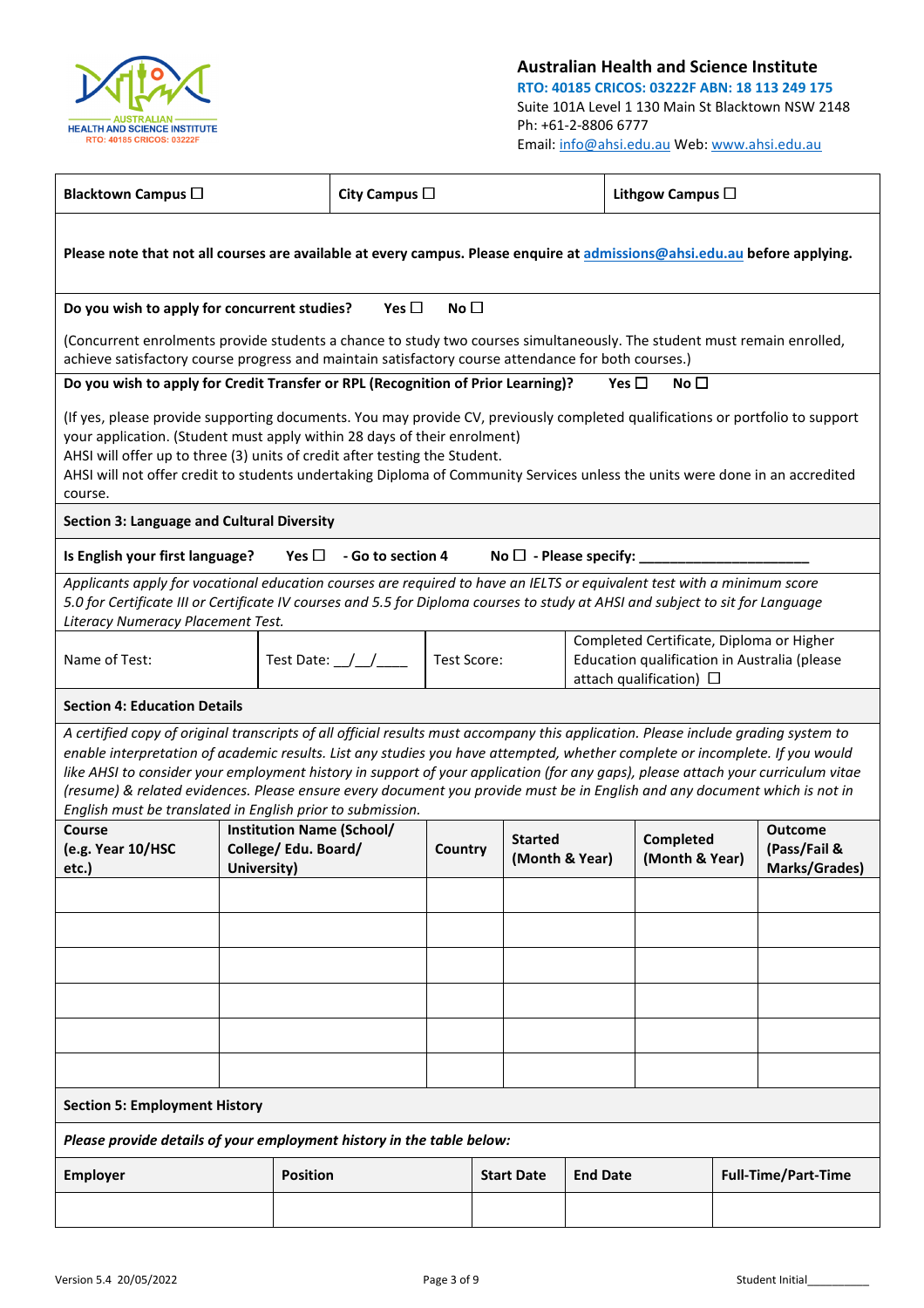

## Australian Health and Science Institute

RTO: 40185 CRICOS: 03222F ABN: 18 113 249 175 Suite 101A Level 1 130 Main St Blacktown NSW 2148 Ph: +61-2-8806 6777 Email: info@ahsi.edu.au Web: www.ahsi.edu.au

| Section 6: Overseas Student Health Cover                                                                                                                                                                                                                                                                                 |        |                                                                                           |                                                                     |                  |                                                                                  |            |                           |
|--------------------------------------------------------------------------------------------------------------------------------------------------------------------------------------------------------------------------------------------------------------------------------------------------------------------------|--------|-------------------------------------------------------------------------------------------|---------------------------------------------------------------------|------------------|----------------------------------------------------------------------------------|------------|---------------------------|
| Do you have current Overseas Student Health Cover (OSHC)?                                                                                                                                                                                                                                                                |        |                                                                                           | Yes $\Box$<br>$No$ $\Box$                                           |                  |                                                                                  |            |                           |
| If Yes, Health Cover Provider &<br>your membership number:                                                                                                                                                                                                                                                               |        |                                                                                           |                                                                     |                  | <b>OSHC Expiry date:</b>                                                         | $\sqrt{1}$ |                           |
| Do you want AHSI to arrange Overseas Student Health Cover (OSHC)?                                                                                                                                                                                                                                                        |        |                                                                                           | Yes $\Box$                                                          |                  | No $\Box$                                                                        |            |                           |
| If yes, what type of OSHC will you require? Single $\square$                                                                                                                                                                                                                                                             |        |                                                                                           | Couple $\square$                                                    | Family $\square$ |                                                                                  |            |                           |
| Single Membership - covers the student only. Couple Membership - covers the student and his/her spouse/partner as listed on<br>the student's visa as dependent. Family Membership - covers the student and their dependents (such as their spouse/partner<br>and any dependent children)                                 |        |                                                                                           |                                                                     |                  |                                                                                  |            |                           |
| Section 7: Living Costs and Financial availability                                                                                                                                                                                                                                                                       |        |                                                                                           |                                                                     |                  |                                                                                  |            |                           |
| Please access to our International Student Information Kit for a guide to living costs and tuition fees and all policies<br>$\bullet$<br>including our Refund policy.<br>Applicant to note that the transfer between providers the National Code standard 7 applies.                                                     |        |                                                                                           |                                                                     |                  |                                                                                  |            |                           |
| Do you understand the costs associated with studying in Australia and associated financial policies (fee, refund,<br>transfer etc.) of AHSL & confirm that you have enough financials to cover the same? (Including tuition / related<br>fees*, living expenses, overseas student health cover and return airfares etc.) |        |                                                                                           |                                                                     |                  |                                                                                  |            | Yes $\Box$<br>$No$ $\Box$ |
| All Applicants to AHSI must pay the enrolment fees and material fees as applicable).                                                                                                                                                                                                                                     |        |                                                                                           |                                                                     |                  |                                                                                  |            |                           |
| <b>Section 9: Checklist</b>                                                                                                                                                                                                                                                                                              |        |                                                                                           |                                                                     |                  |                                                                                  |            |                           |
| Please make sure the following are attached (if applicable), documents which are not in English must translated in English.                                                                                                                                                                                              |        |                                                                                           |                                                                     |                  |                                                                                  |            |                           |
| <b>Certified Passport biodata page(s)</b>                                                                                                                                                                                                                                                                                |        | <b>Copy of Overseas or Australian</b><br>qualification and transcripts<br>(as applicable) |                                                                     |                  | <b>Certified English Language Evidence</b><br>(IELTS or another equivalent test) |            |                           |
| Certified copy of year 12 certificate                                                                                                                                                                                                                                                                                    | لمسمعا | <b>Related work experience</b><br>(if any)                                                | $\begin{array}{c c c c} & \longmapsto & \text{applied} \end{array}$ |                  | Copy of current Australian Visa (if                                              |            |                           |
| Course codes or unit outline / syllabus, if you are applying for exemptions (credit transfer) or Statement of attainment. (Student<br>must apply within 28 days of their enrolment)                                                                                                                                      |        |                                                                                           |                                                                     |                  |                                                                                  |            |                           |
| For offshore applicants: A GTE - Statement of Purpose explaining the reason to studying the course, relevance to previous study<br>work experience and future goals, reason for choosing AHSI for study and study in Australia rather than home country.                                                                 |        |                                                                                           |                                                                     |                  |                                                                                  |            |                           |
| Do you require any language, literacy or numeracy assistance?                                                                                                                                                                                                                                                            |        |                                                                                           | Yes $\square$                                                       |                  | No $\Box$ (If yes, please provide related evidence)                              |            |                           |
| Please note that in the absence of any of the above documents, application may be deemed as invalid or can amount in a<br>conditional offer letter. Provide complete application to avoid any delays.                                                                                                                    |        |                                                                                           |                                                                     |                  |                                                                                  |            |                           |
| <u> 1980 - Johann Barbara, martxa amerikan bashkar (</u>                                                                                                                                                                                                                                                                 |        |                                                                                           |                                                                     |                  | (Agent / Applicant) hereby declare that I have                                   |            |                           |
| checked the validity of above documents and information provided herewith, as true to the best of my knowledge. I understand                                                                                                                                                                                             |        |                                                                                           |                                                                     |                  |                                                                                  |            |                           |
| that any inaccurate or misleading information can lead to delay / rejection of the application and cancellation of enrolment in<br>the event of any offer / COE issuance.                                                                                                                                                |        |                                                                                           |                                                                     |                  |                                                                                  |            |                           |
|                                                                                                                                                                                                                                                                                                                          |        |                                                                                           |                                                                     |                  |                                                                                  |            |                           |
| <b>Section 10: Terms &amp; Conditions</b>                                                                                                                                                                                                                                                                                |        |                                                                                           |                                                                     |                  |                                                                                  |            |                           |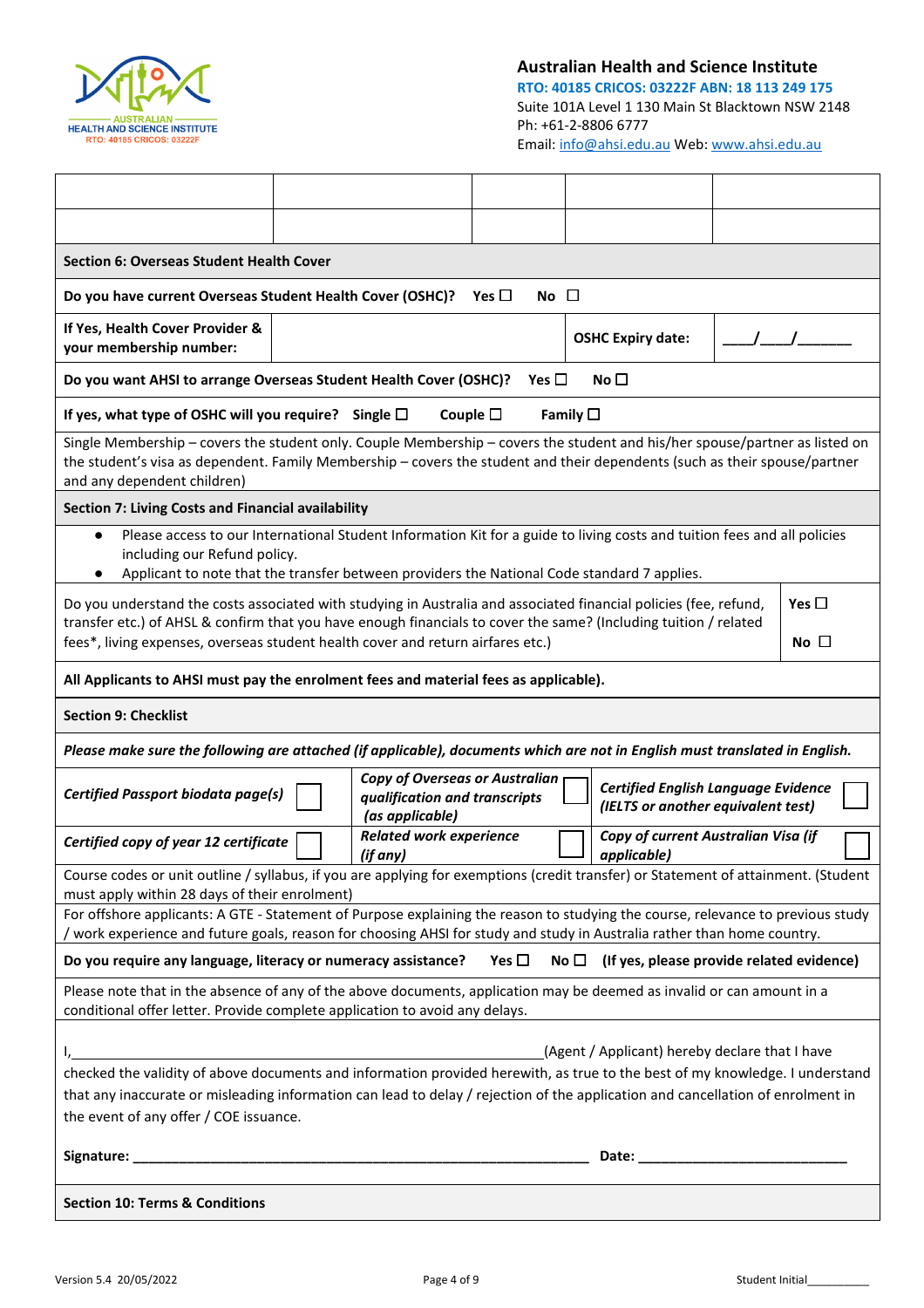

## Acceptance to enrol, continue studies and undertake workplacement:

- AHSI will enrol students if successful in the interview with the PEO (Principal Executive Officer) or Academic & Placements Manager
- If at any time a student is deemed to be a high risk for the other students and staff of AHSI, they will be suspended or have their enrolment terminated.
- An NoC will be completed before being sent on Workplacement; if unsuccessful due to non-compliance with AHSI policies and the Student Handbook valid at the time, the enrolment may be terminated.

## Participation in the courses:

- All courses will be held face to face, unless there are special circumstances, which must be justified by the student through medical certificates, or proof of misadventure
- In some but not all cases, AHSI may provide students a link to participate in the classes via zoom or other video conference software; the students must have their camera switched on during the class period to allow the trainer to observe them for formative assessments.
- Attendance rules apply as per the Student Handbook
- All students must be vaccinated and present a Red card to the Student Admin officer (including COVID19 vaccination)
- Student who are exempt from COVID19 vaccines cannot be enrolled in any Healthcare, Childcare or Community courses

## Participation in the workplacements:

• All requirements for successful entry into workplacements (listed in the Student Handbook) must be fulfilled prior to Orientation in a course.

## Payment of Fees:

- Fees cannot be accepted from potential students unless they have signed a written agreement with AHSI.
- Students must pay the overseas student health cover (where applicable), enrolment & admin fee and course/teaching material in full before the course commencement.
- Students will be required to pay for the remaining of the tuition fee 1 week before the start of the next study period. Please refer to your letter of offer for your payment schedule according to the study period of the course/s you have enrolled.
- Payments can be in the form of bank transfer or EFTPOS.
- Payment via bank deposit should be forwarded to:

| <b>Account name:</b>   | Australian Health and Science Institute Pty Ltd – Trust Account |
|------------------------|-----------------------------------------------------------------|
| <b>BSB Number:</b>     | 062 443                                                         |
| <b>Account number:</b> | 1322 1032                                                       |
| <b>Bank:</b>           | Commonwealth Bank                                               |
| <b>Swift Code:</b>     | CTBAAU2S                                                        |

\*Please write your name and student ID in description while making payments.

- Students will not be issued a Certificate or Statement of Attainment while fees are still outstanding
- AHSI reserves the right to cancel any course prior to the commencement date of the course or during the course, should it deem it necessary.
- For fees / payment schedule, please refer to "Course Fees and Charges" in the offer letter.
- AHSI reserves the right to accept or reject any application for enrolment at its discretion.

## General Refund Policy:

- If the student is refused a visa offshore, AHSI will provide refund the course fees (including tuition fees and non-tuition fees), minus the lesser of the 5% of the amount of course fees received by AHSI in respect of the student before the default day; or \$500.
- If the student is refused a visa while onshore after the initial visa grant, AHSI will provide a refund of unused tuition fees as follows: The refund amount = weekly tuition fee × weeks in default period.
- If the seats in the course are full or the course is cancelled, a full refund of fees will be made without the nonrefundable part of the enrolment fee.
- No refunds apply after the visa is granted for a course or a package of courses offered by AHSI (except in the event of applicant's demise)
- OHSC Refunds will be done as per health cover provider policies.
- All refunds will be paid within 28 working days.

## Refund of student tuition fees may be given in the following circumstances:

● If the enrolment is withdrawn more than 10 weeks prior to the agreed starting day, 10% of the Tuition Fee shall be retained by AHSI.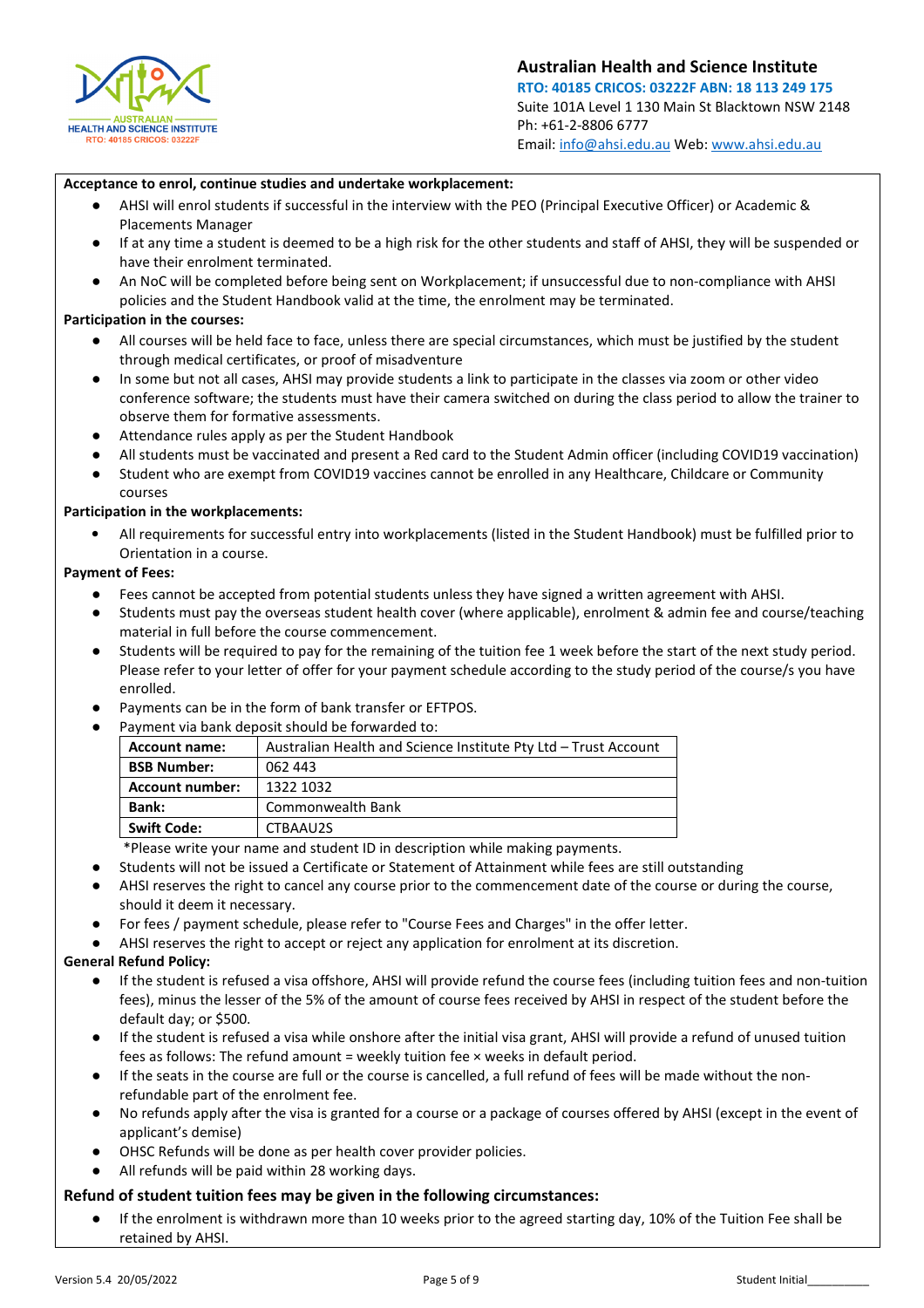

- If enrolment is withdrawn between four to ten weeks prior to the agreed starting day, 30% of the Tuition Fee shall be retained by AHSI.
- If the enrolment is withdrawn less than 4 weeks prior to the agreed starting day, 70% of the Tuition Fee shall be retained by AHSI.
- No refunds will be given after your studies have commenced.
- If an onshore student's visa is not granted, but the student has commenced the course, only the unused portion of tuition fee for the terms not enrolled will be refunded. If the student chooses to go for AAT appeal and complete the course COE in the time frame, no refunds apply. In this case, any refund request will apply to the prepaid unused tuition fee for following terms (not commenced till date of refund request).
- If student requests for release after the visa grant and obtain an approved withdrawal from course, no refunds apply.
- For a refund of tuition fees, you must give written request by filling a form in person. No email requests will be entertained.
- Any changes to management structure or name of institution or campus location, change of fee structures, change of mind, does not constitute towards a reason for refund. Any such requests will be refused.
- All approved refunds are made payable to and sent to student or to the account of the legally authorised and duly consented by the student in Australian dollars in order to maintain transparency in transaction(s).
- NB: Anything in the above policy does not remove your right to take further action under Australia's Consumer Protection Laws or to pursue other legal remedies as necessary.

## Authorization to arrange Medical Treatment

The student agrees to authorize AHSI to call for medical treatment in emergency circumstances where AHSI staff deems it necessary. AHSI will not be held liable for any expense, loss or damage for such medical intervention. Students are liable for their own OSHC cover maintenance for this purpose.

## Complaints & Appeal Procedures

- If you have any problems or concerns with the college during your studies, you need to follow Complaints and Appeals Procedure as described in the student handbook.
- If you are still not satisfied you have the right to appeal to Overseas Students Ombudsman (www.oso.gov.au), an independent external party and advice the institute within a stipulated timeframe.

## Privacy

- Under the Data Provision Requirements 2012, Australian Health & Science Institute is required to collect personal information about you and to disclose that personal information to the National Centre for Vocational Education Research Ltd (NCVER).
- Your personal information (including the personal information contained on this enrolment form), may be used or disclosed by [insert RTO name] for statistical, administrative, regulatory and research purposes. AHSI may disclose your personal information for these purposes to:
	- Commonwealth and State or Territory government departments and authorised agencies; and NCVER.
- Personal information that has been disclosed to NCVER may be used or disclosed by NCVER for the following purposes:
	- o populating authenticated VET transcripts;
	- $\circ$  facilitating statistics and research relating to education, including surveys and data linkage;
	- o pre-populating RTO student enrolment forms;
	- o understanding how the VET market operates, for policy, workforce planning and consumer information; and
	- o administering VET, including program administration, regulation, monitoring and evaluation.
- You may receive a student survey which may be administered by a government department or NCVER employee, agent or third-party contractor or other authorised agencies. Please note you may opt out of the survey at the time of being contacted.
- NCVER will collect, hold, use and disclose your personal information in accordance with the Privacy Act 1988 (Cth), the National VET Data Policy and all NCVER policies and protocols (including those published on NCVER's website at www.ncver.edu.au).

## Course Cancellation by AHSI - Provider Default

- If AHSI is unable to provide any courses on the agreed starting date, students will be offered a refund of the unused portion of all pre-paid tuition fees. Alternatively, students may be offered enrolment in alternative courses of AHSI at no extra administrative cost.
- Refunds due to provider default will be paid within 14 working days & as per the Tuition Protection Services (TPS)guidelines

## Changing Courses

Under SSVF all students are required to maintain enrolment with a course of study at the same or high AQF level for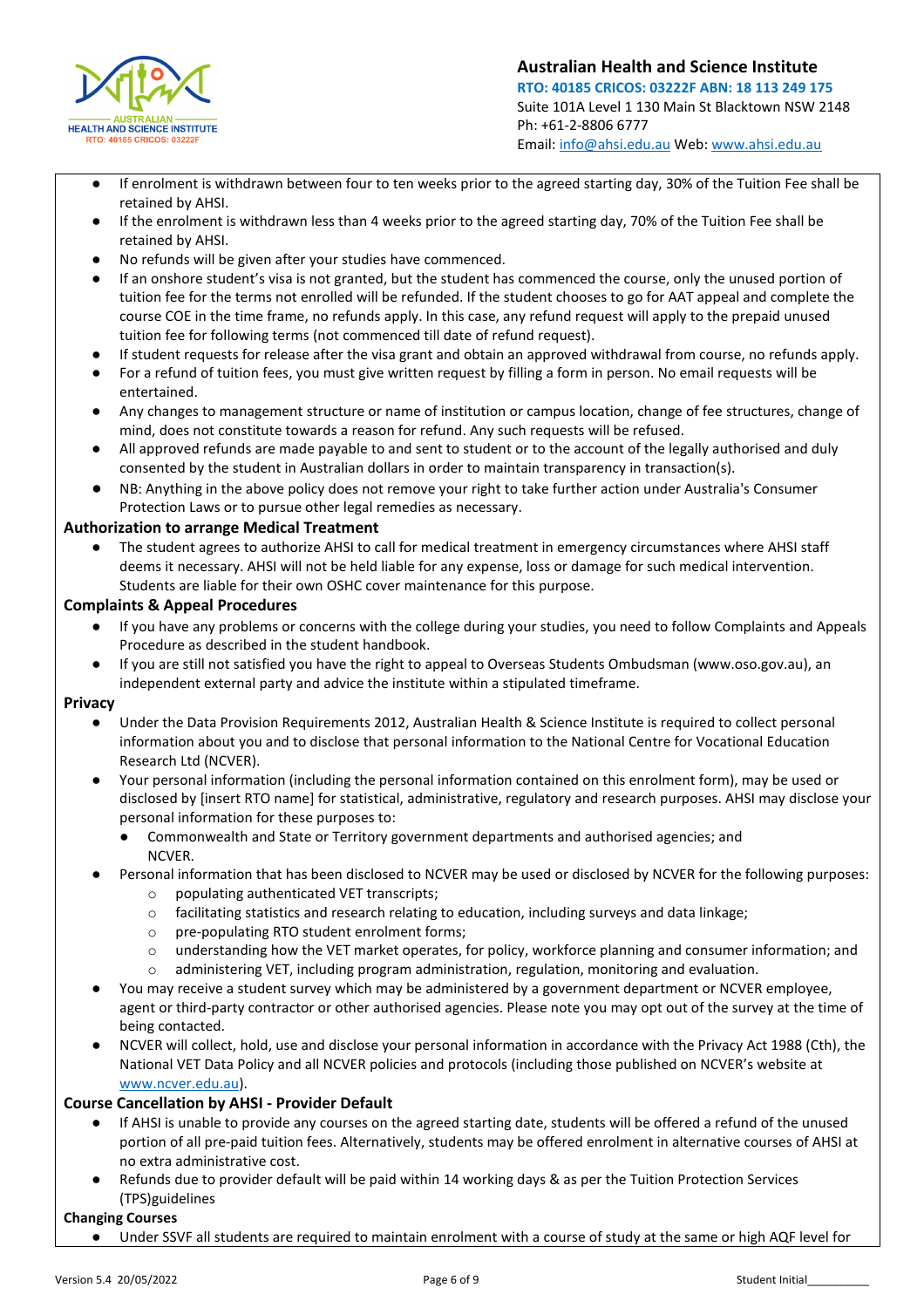

Australian Health and Science Institute RTO: 40185 CRICOS: 03222F ABN: 18 113 249 175 Suite 101A Level 1 130 Main St Blacktown NSW 2148 Ph: +61-2-8806 6777 Email: info@ahsi.edu.au Web: www.ahsi.edu.au

which their visa is granted.

- If you are thinking about changing your course of study to a lower level AQF course would be a breach of visa conditions and might result in the Student Visa being cancelled.
- To change to a lower level AQF course you must apply to DHA of a new visa and to be granted a new visa before changing.

## Transfer of provider (Issue of a release letter approving the transfer)

- Release cannot be provided prior to completion of 6 months of the principal course & will not be issued in case any due tuition fee is unpaid.
- The requests for the same will be considered in accordance with the Transfer of Provider and Release policy (see student handbook).

## Course Progression and Attendance

- Regular attendance is a requirement for all students. International students must attend a minimum of 80% of classes for the duration of their course.
- If students fail to meet this requirement their enrolment with AHSI will be cancelled and the student will be reported to DHA and their visa may be cancelled.
- If students do not make satisfactory course progress (more than 50%) they will have to attend counselling with Student Support.
- If the student fails to meet the progress subsequently, they will be reported to DHA and their visa may be cancelled.

## Disclaimer

● AHSI accepts no liability for any unexpected interruption in services through events such as electrical failure, floods and similar natural disaster which cause cancellation of classes. Fee refunds will not be provided for classes missed due to such events.

## Section 11: Unique Student Identifier (USI)

From 1 January 2015, all students undertaking nationally recognised training must have a Unique Student Identifier (USI) and provide that USI to their Registered Training Organisation for Verification. If you do not have a USI number, you can apply directly at http://www.usi.gov.au/create-your-usi/

Read the permission statements below and tick if consent is provided

 $\Box$  I give my permission to AHSI to apply for a USI on my behalf.

- □I agree to provide one of the forms of identity required to create a USI (Australian Driving License, Passport, Non-Australian Passport with Australian Visa, Immicard, Citizenship Certificate, and Certification of Registration by Descent).
- □I give permission for AHSI to verify my USI. In accordance with section 11 of the Student Identifiers Act 2014, XXXX will securely destroy all personal information which is collected from individuals solely for the purpose of applying for a USI as soon.

## Section 12: Student Declaration

## In signing and submitting this 'Application for Enrolment International Students' the applicant acknowledges:

- 1. I declare that the information submitted with this application is true and complete.
- 2. I acknowledge that failure to provide any document or disclose my academic record may result in AHSI revoking an offer or terminating my studies at any stage.
- 3. I authorise AHSI to seek verification of my academic and professional qualifications, and work experience. I understand that AHSI reserves the right to inform other tertiary institutions and regulatory agencies and right to cancel the enrolment if any of the material presented to support my application is found to be false.
- 4. I understand that at the time of enrolment I will be required to supply originals of all documents used to support this application.
- 5. I acknowledge that AHSI reserves the right to alter any course, subject, admission requirement or fee without prior notice.
- 6. I understand that the personal information I have provided may be released to government agencies as required by law. I further understand that it may be disclosed to third parties for the purpose of this application. I also undertake to update about any address / contact detail change within 5 working days in writing to the institute.
- 7. I acknowledge that I have read and understand the description of the courses(s) that I am applying for on AHSI's website.
- 8. I agree to pay the applicable tuition fees prior to COE Issuance, term commencement and subsequent instalments of nominated studies set out on the letter of offer and I agree to be personally liable to the debt arising from fees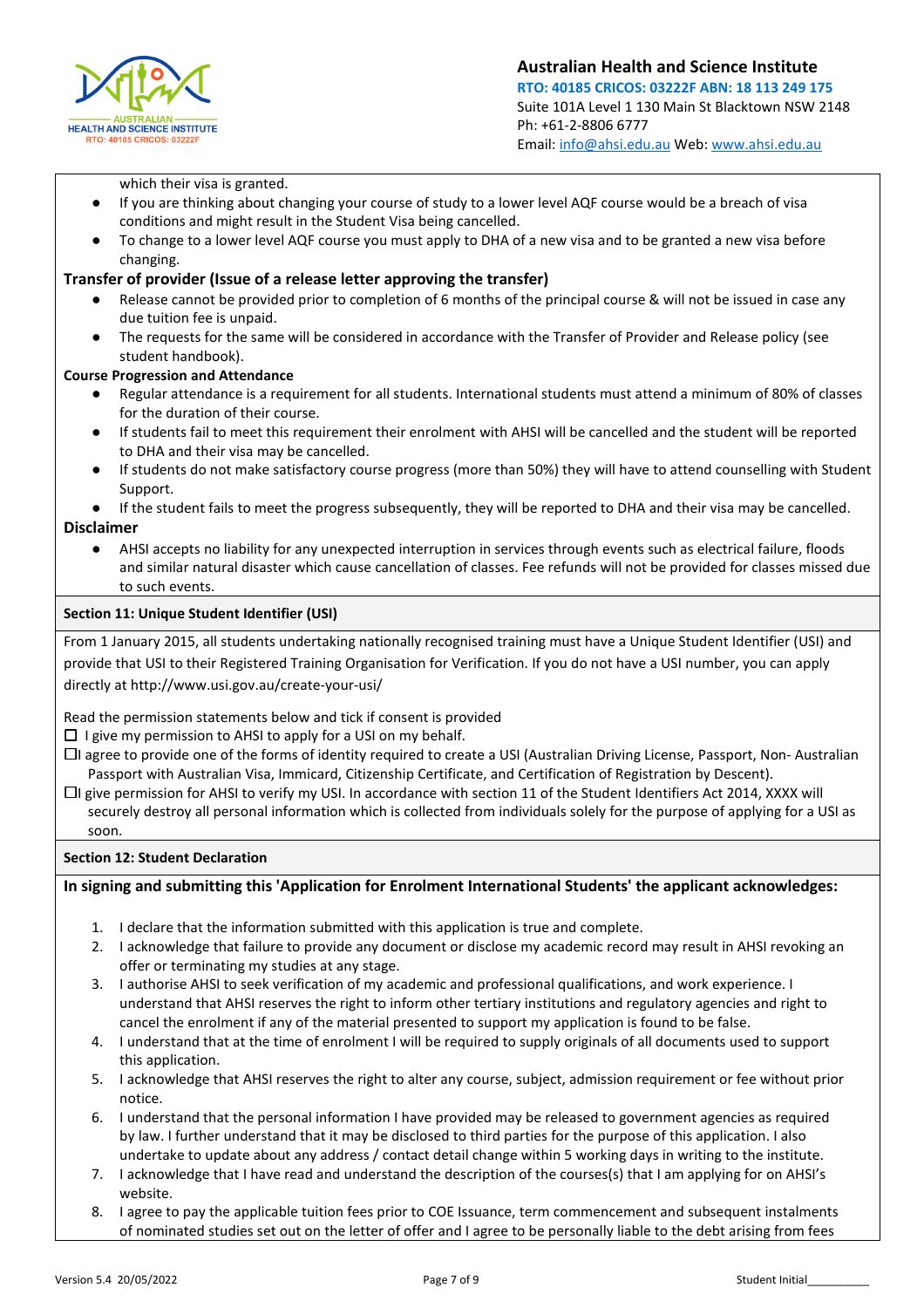

owing. I understand that AHSI may seek the services of external debt collection agencies for the collection purpose. I will be liable to pay for any legal or linked charges for any such agencies.

- 9. I have read and understand AHSI's fees and refund policy and requirements as set out within the Student Handbook.
- 10. I authorised AHSI to access the Australian immigration Visa Entitlements Verification Online (VEVO) system at any time to obtain information on my visa status.
- 11. I declare that I am a genuine temporary entrant and genuine student and that I have read and understood conditions relating to requirements outlined on http://www.homeaffairs.gov.au.
- 12. I am aware of the tuition and living costs of my stay in Australia and have the financial capacity to meet such costs for the duration of my course. I will make timely payments of any fees or associated costs.
- 13. I have read and understand the description of the ESOS framework made available at: https://internationaleducation.gov.au/Regulatory- Information/Education- Services-for-Overseas-Students-ESOS-Legislative-Framework/ESOS- Regulations/Pages/default.aspx
- 14. I declare that the information provided in this application and the documentation supporting it is true and complete
- 15. I declare that my signature is true and correct and matches the signature in my passport.

| I acknowledge and agree to the terms in the student declaration.                                                                            |                                                                |               |                                                                                                               |                                                                                                                                                                                                                                |                               |  |  |  |
|---------------------------------------------------------------------------------------------------------------------------------------------|----------------------------------------------------------------|---------------|---------------------------------------------------------------------------------------------------------------|--------------------------------------------------------------------------------------------------------------------------------------------------------------------------------------------------------------------------------|-------------------------------|--|--|--|
|                                                                                                                                             |                                                                |               |                                                                                                               |                                                                                                                                                                                                                                |                               |  |  |  |
|                                                                                                                                             |                                                                |               |                                                                                                               | Date: the contract of the contract of the contract of the contract of the contract of the contract of the contract of the contract of the contract of the contract of the contract of the contract of the contract of the cont |                               |  |  |  |
| Section 13: Where did you hear/know about AHSI? Please Tick ()                                                                              |                                                                |               |                                                                                                               |                                                                                                                                                                                                                                |                               |  |  |  |
| Agent $\Box$                                                                                                                                | AHSI's website<br>$\overline{\phantom{a}}$                     | Friend $\Box$ |                                                                                                               | Search Engine $\Box$                                                                                                                                                                                                           |                               |  |  |  |
| Education Exhibition $\square$                                                                                                              | Social Media $\Box$<br>Other $\Box$<br>Advertisement<br>$\Box$ |               |                                                                                                               |                                                                                                                                                                                                                                |                               |  |  |  |
| Section 14: For Agent Use Only                                                                                                              |                                                                |               |                                                                                                               |                                                                                                                                                                                                                                |                               |  |  |  |
| <b>Application Checklist</b>                                                                                                                |                                                                |               |                                                                                                               |                                                                                                                                                                                                                                |                               |  |  |  |
| Complete all sections of the application form $\square$<br>Attach certified/verified copy of visa (if applicable) $\Box$                    |                                                                |               |                                                                                                               |                                                                                                                                                                                                                                |                               |  |  |  |
| Original supporting documents sighted, and copies<br>Attach certified/verified copy of passport $\Box$<br>stamped by assessing agent $\Box$ |                                                                |               |                                                                                                               |                                                                                                                                                                                                                                |                               |  |  |  |
| Completed Statement of Purpose □                                                                                                            |                                                                |               | Attach certified/verified copy of documents as per<br>checklist in Section 8 $\Box$                           |                                                                                                                                                                                                                                |                               |  |  |  |
| To Be Completed by Education Agent                                                                                                          |                                                                |               |                                                                                                               |                                                                                                                                                                                                                                |                               |  |  |  |
|                                                                                                                                             |                                                                |               | 1. Applicant has the minimum English language requirement to undertake their chosen course (if applicable).   |                                                                                                                                                                                                                                | Yes $\Box$<br>No $\Box$       |  |  |  |
| 2. Applicant meets the academic requirements for their chosen study pathway.                                                                |                                                                |               |                                                                                                               |                                                                                                                                                                                                                                | Yes $\Box$<br>No <sub>1</sub> |  |  |  |
| 3. Applicant has researched their career goals and prospects in their home country.                                                         |                                                                |               |                                                                                                               |                                                                                                                                                                                                                                |                               |  |  |  |
| 4. Applicant has done adequate research on AHSI's available courses, support services, facilities and locations.                            |                                                                |               |                                                                                                               |                                                                                                                                                                                                                                |                               |  |  |  |
| at                                                                                                                                          |                                                                |               | 5. Applicant has demonstrated a clear understanding of the benefits of undertaking their chosen study pathway |                                                                                                                                                                                                                                | Yes $\square$<br>No $\square$ |  |  |  |
| 6. Applicant has strong family support.<br>Yes $\Box$                                                                                       |                                                                |               |                                                                                                               |                                                                                                                                                                                                                                |                               |  |  |  |